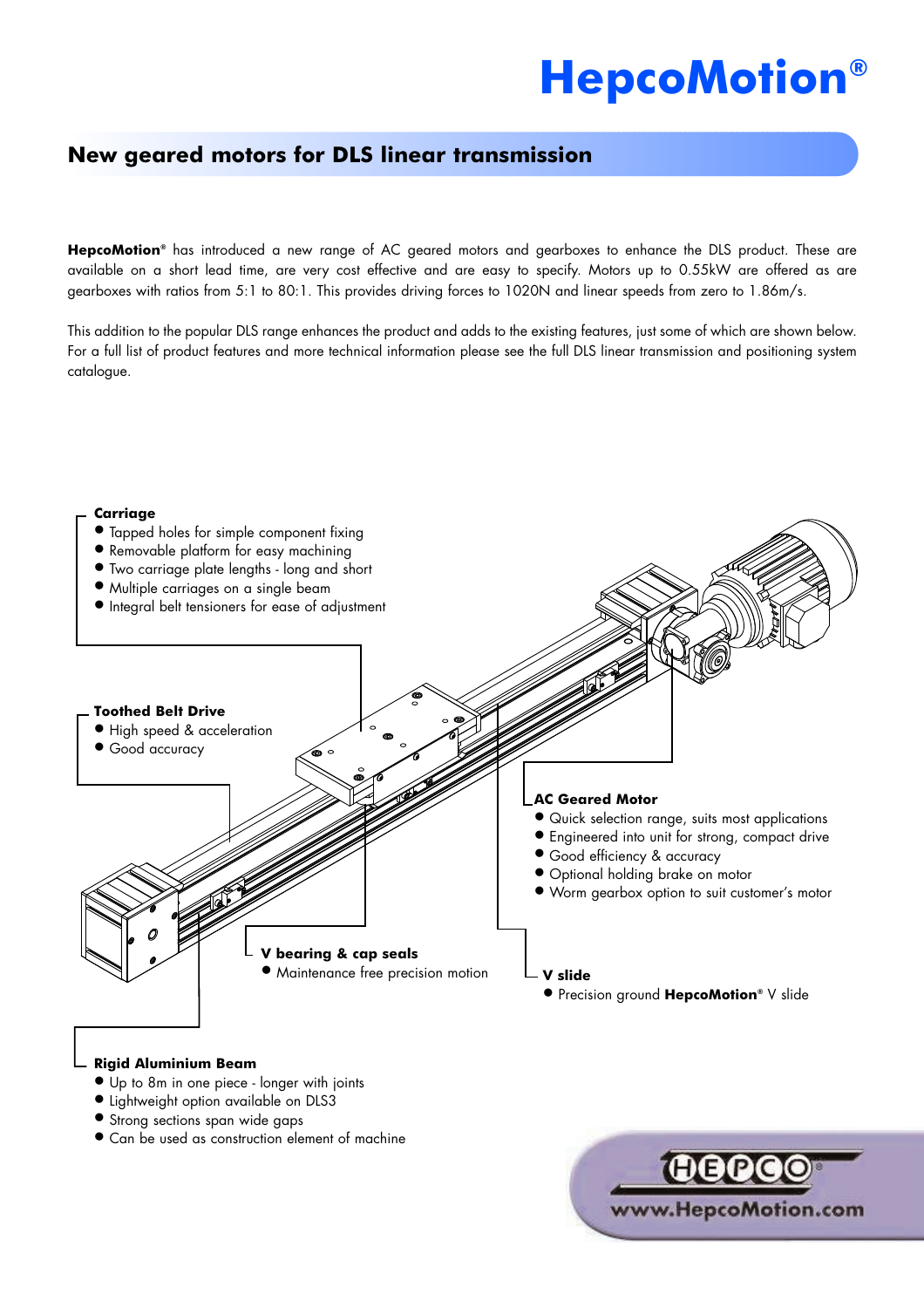## **Data & Dimensions**

**HepcoMotion®** offer 3 phase squirrel cage motors in 4 IEC frame sizes 50 to 71, with the choice of short (S) or long (L) field windings and 2 or 4 poles designs (running at approximately 2800 and 1400 rpm respectively). Powers from 45W to 550W are available. Motors are rated at 400/230V, are protected to IP55, and are finished in silver grey epoxy paint as standard. Motors with single and three phase windings, special finishes and enhanced IP ratings are available on request. The gearboxes are available in ratios from 5:1 to 80:1.

The gearbox is attached directly to the side of the DLS drive box, using specially designed mounting flanges, and an ingenious hollow shaft arrangement. This direct drive eliminates the torsional flexibility, which can compromise system accuracy if a flexible coupling is used.



#### **Gearbox Dimensions & Data**

| <b>System</b>   | <b>Suits</b> | А               | в  |     |     |    |      | G  |                   |      | Weight Rated Torque* Available Ratios |
|-----------------|--------------|-----------------|----|-----|-----|----|------|----|-------------------|------|---------------------------------------|
| SW <sub>3</sub> | DLS3         | 55              |    | 6.5 | 9.5 | 30 | 37.5 | 40 | .1kg              | 18Nm | 5,7.5,10,15,20,2<br>5,30,40,50,60,80  |
| SW4             | DLS4         | 70 <sub>1</sub> | 91 |     | .5  | 40 | 42   | 50 | 2.1 <sub>kg</sub> | 40Nm | 5,7.5,10,15,20,2<br>5,30,40,50,60,80  |

\* The rated torque is a typical figure, the exact figure depends on the chosen ratio. The backlash is between 3 and 35 arc minutes depending on the ratio. The efficiency of the gearbox is dependent on both input speed and the ratio, with efficiency being greater for higher speeds and shorter ratios. Typical efficiencies are in the range 50 - 90%. Please consult **HepcoMotion®** for full details on your selection for torque, backlash and efficiency.

| Frame       | <b>Use</b>      |       |     |     |    |    |    |    |                   | <b>Power</b> |      |                                         |            |  |  |  |
|-------------|-----------------|-------|-----|-----|----|----|----|----|-------------------|--------------|------|-----------------------------------------|------------|--|--|--|
| <b>Size</b> | With            | Dia J | ĸ   |     | M  | N  | D  | Q  |                   |              |      | Weight 2 Pole 'S' 2 Pole 'L' 4 Pole 'S' | 4 Pole 'L' |  |  |  |
| 50          | SW <sub>3</sub> | 98    | 43  | 82  | 57 | 64 | 32 | 80 | 2.5kg             |              |      |                                         | 45W        |  |  |  |
| 56          | SW <sub>3</sub> | 10    | 67  | 93  | 67 | 74 | 58 | 10 | 3.2 <sub>kg</sub> | 90W          | 30W  |                                         | 90W        |  |  |  |
| 63          | SW3&4           | 23    | 93  | 215 |    | 92 | 58 | 15 | 4.7kg             | 80W          | 250W | 130W                                    | 180W       |  |  |  |
| 71          | SW <sub>4</sub> | 38    | 215 | 246 |    | 92 | 52 | 24 | 6.3kg             | 370W         | 550W | 250W                                    | 375W       |  |  |  |

#### **Motor Dimensions & Data**

#### **Notes**

- 1) For worm gearboxes with ratios of 30:1 and higher, a load will not back-drive a stationary gearbox (although the load may sustain movement in a gearbox which is already running). Ratios of 40:1 or greater will not back-drive dynamically.
- 2) Geared motors which will not back-drive can provide a useful element of safety (for instance in vertical applications), but in many duties the brake motor option should be selected. The brake option conveniently fits on the end of the standard motor under an extended fan cowl (see diagram above)
- 3) For operational details of the brake motor, please see the full DLS catalogue (page 17).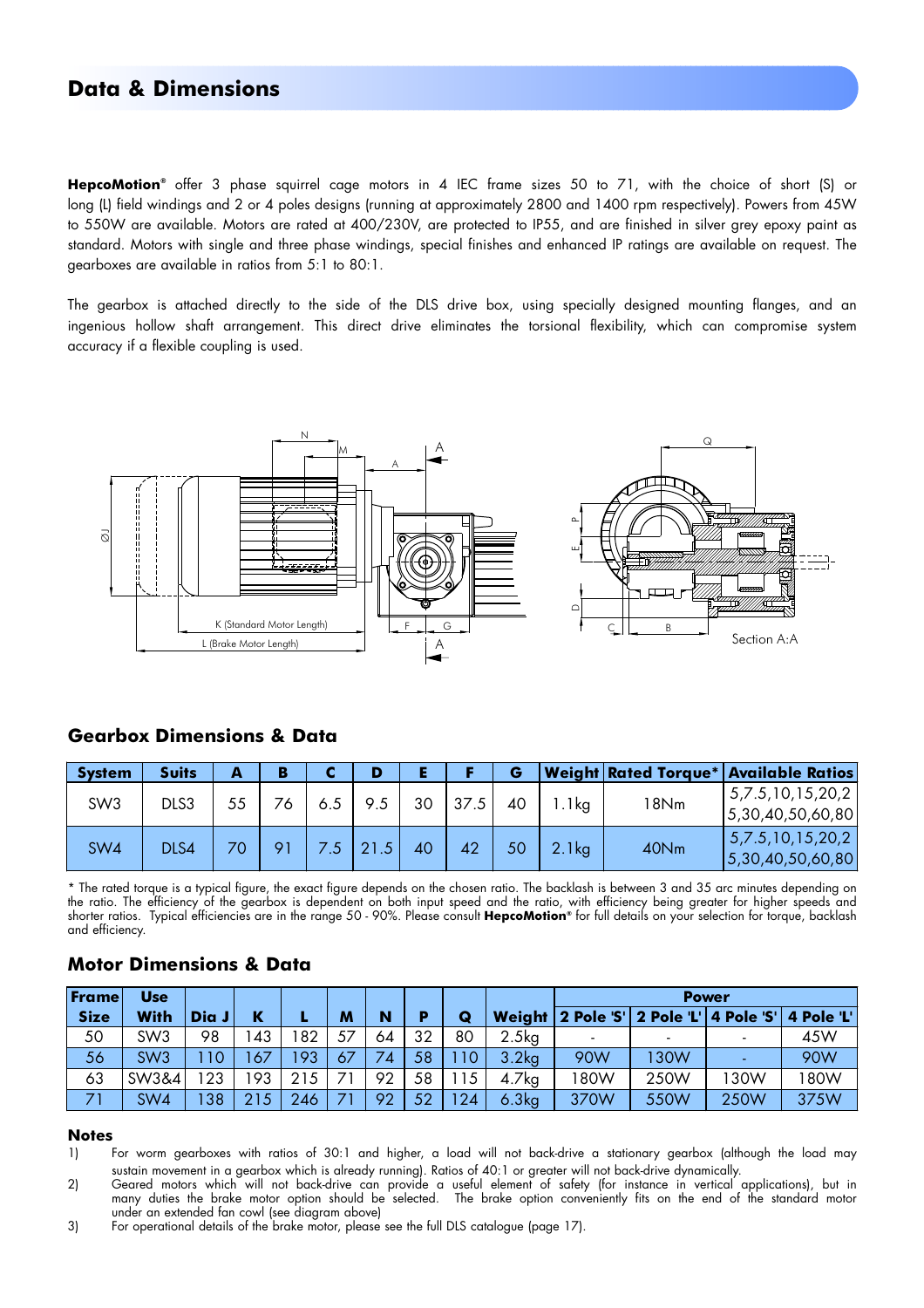# **Choosing the Right System**

## **Quick Selection Range**

**HepcoMotion®** has selected a range of AC geared motors that will cover vast majority of applications. Simply select the unit with the suitable nominal speed. These combinations of geared motor will produce the nominal linear force at speeds ranging from 50% to 120% of the nominal speed. The units will perform with a lower force and duty cycle over a much wider speed range from 10% to 200% of the nominal speed.

### **DLS3 with AC Geared Motor**

| <b>Nominal Speed</b><br>m/s at 50Hz | <b>Motor Power</b><br>in kW | <b>Gearbox Ratio</b> | <b>Nominal Linear</b><br><b>Force in N</b> | Weight   | <b>Part Number</b>  |
|-------------------------------------|-----------------------------|----------------------|--------------------------------------------|----------|---------------------|
| 1.26                                | 0.25                        | 5                    | 139                                        |          | SW3 R5 1 M63L2 A1   |
| 0.84                                | 0.25                        | 7.5                  | 215                                        |          | SW3 R7.5 1 M63L2 A1 |
| 0.63                                | 0.18                        | 5                    | 212                                        |          | SW3 R5 1 M63L4 A1   |
| 0.42                                | 0.18                        | 7.5                  | 322                                        |          | SW3 R7.5 1 M63L4 A1 |
| 0.32                                | 0.18                        | 10                   | 425                                        | 5.7 kg   | SW3 R10 1 M63L4 A1  |
| 0.25                                | 0.18                        | 25                   | 486                                        |          | SW3 R25 1 M63S2 A1  |
| 0.21                                | 0.13                        | 15                   | 410                                        |          | SW3 R15 1 M63S4 A1  |
| 0.16                                | 0.13                        | 20                   | 525                                        |          | SW3 R20 1 M63S4 A1  |
| 0.13                                | 0.13                        | 25                   | 615                                        |          | SW3 R25 1 M63S4 A1  |
| 0.11                                | 0.09                        | 30                   | 514                                        | $4.3$ kg | SW3 R30 1 M56L4 A1  |
| 0.08                                | 0.09                        | 40                   | 627                                        |          | SW3 R40 1 M56L4 A1  |
| 0.06                                | 0.045                       | 50                   | 320                                        |          | SW3 R50 1 M50L4 A1  |
| 0.05                                | 0.045<br>60                 |                      | 359                                        | $3.6$ kg | SW3 R60 1 M50L4 A1  |
| 0.04                                | 0.045                       | 80                   | 417                                        |          | SW3 R80 1 M50L4 A1  |

## **DLS4 with AC Geared Motor**

| <b>Nominal Speed</b><br>$m/s$ at 50Hz | <b>Motor Power</b><br>in kW | <b>Gearbox Ratio</b> | <b>Nominal Linear</b><br><b>Force in N</b> | Weight   | <b>Part Number</b>  |
|---------------------------------------|-----------------------------|----------------------|--------------------------------------------|----------|---------------------|
| 1.86                                  | 0.55                        | 5                    | 189                                        |          | SW4 R5 1 M71L2 A1   |
| 1.24                                  | 0.55                        | 7.5                  | 300                                        |          | SW4 R7.5 1 M71L2 A1 |
| 0.93                                  | 0.37                        | 5                    | 275                                        |          | SW4 R4 1 M71L4 A1   |
| 0.62                                  | 0.37                        | 7.5                  | 422                                        | $8.4$ kg | SW4 R7.5 1 M71L4 A1 |
| 0.47                                  | 0.37                        | 10                   | 561                                        |          | SW4 R10 1 M71L4 A1  |
| 0.37                                  | 0.37                        | 25                   | 575                                        |          | SW4 R25 1 M71S2 A1  |
| 0.31                                  | 0.25                        | 15                   | 552                                        |          | SW4 R15 1 M71S4 A1  |
| 0.23                                  | 0.25                        | 20                   | 711                                        |          | SW4 R20 1 M71S4 A1  |
| 0.19                                  | 0.18                        | 25                   | 650                                        |          | SW4 R25 1 M63L4 A1  |
| 0.16                                  | 0.18                        | 30                   | 733                                        |          | SW4 R30 1 M63L4 A1  |
| 0.12                                  | 0.13                        | 40                   | 622                                        | $6.7$ kg | SW4 R40 1 M63S4 A1  |
| 0.09                                  | 0.13                        | 50                   | 750                                        |          | SW4 R50 1 M63S4 A1  |
| 0.08                                  | 0.13                        | 60                   | 846                                        |          | SW4 R60 1 M63S4 A1  |
| 0.06                                  | 0.13                        | 80                   | 1020                                       |          | SW4 R80 1 M63S4 A1  |

#### **Notes**

- 1) Other motor sizes are available upon request.
- 2) This selection should be made after reading the section **'How to Select the Right DLS + AC Geared Motor Combination'** shown in the full DLS linear positioning and transmission system catalogue (pages 15-18).
- 3) If the **HepcoMotion®** quick selection range does not meet your application requirements, please contact our technical department for details.